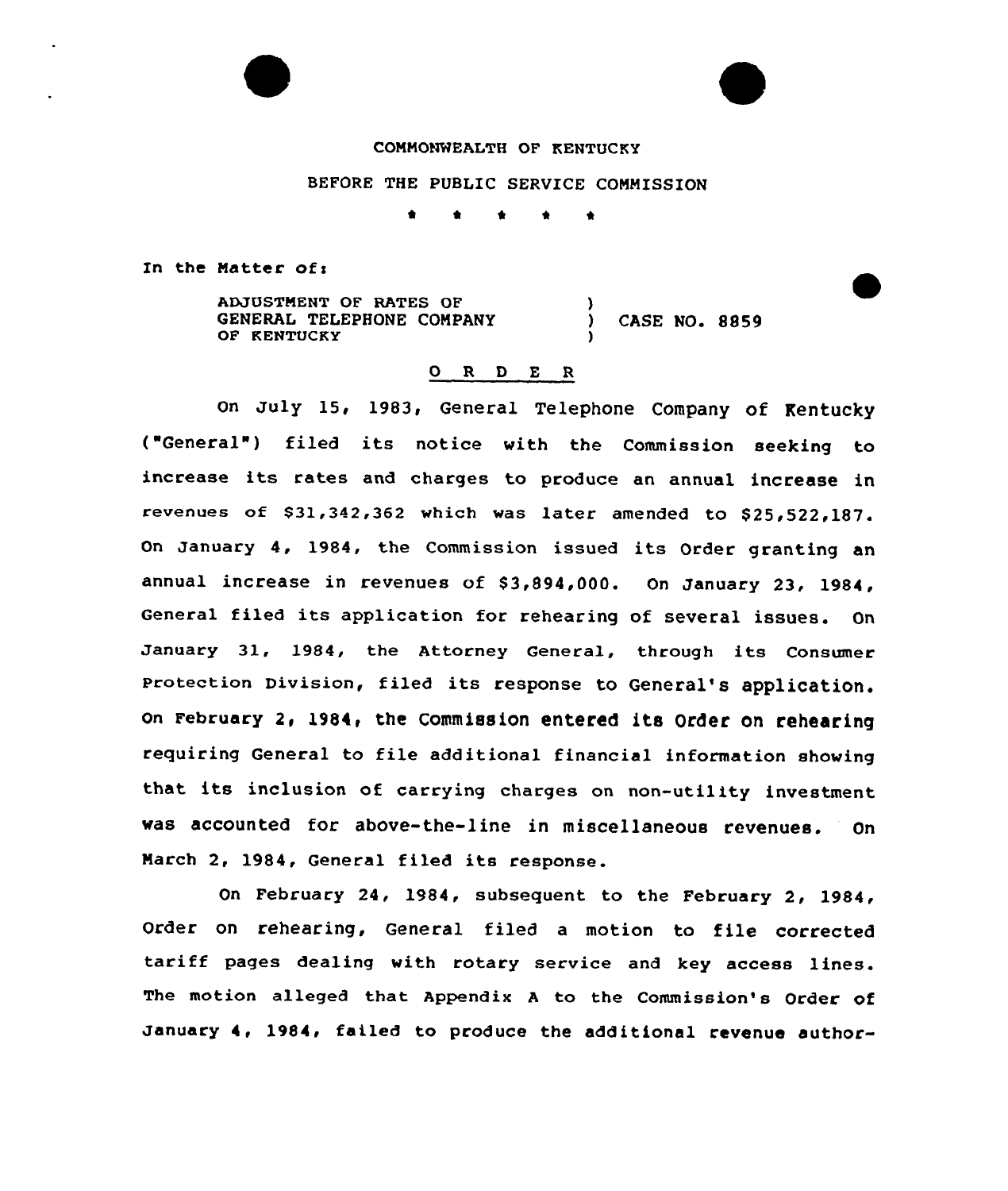ized for rotary service, due to errors in General's billing analysis in the case. Meanwhile, the Commission received several complaints from single-line business customers who had experienced unexpected large increases.

Although the statutory period for rehearing of issues in the case had passed, the Commission sustained General's motion, primarily in recognition of the complaints received. <sup>A</sup> hearing was scheduled and held on April 5, 1984. The only intervenor of record to appear at the hearing was the Attorney General.

# NON-UTILITY INVESTMENT

After examining the financial documents submitted, the Commission has determined that General is entitled to increase its rates and charges on an annual basis by \$150,672.

#### RATE DESIGN

The record on rehearing reflects that General made certain assumptions in preparing the billing analysis in its original case support, which subsequently were found to be incorrect. These assumptions involved the number of customers taking rotary service during the test year.

General understated the individual line rotary service by 1<482 billing units. Rather than verifying test period billing units with customer account service records, General assumed that since its billing records showed no individual line rotary service, there was no individual line rotary service. This was not the case. The error caused a revenue over-collection of 0558,000 more than originally proposed.

 $-2-$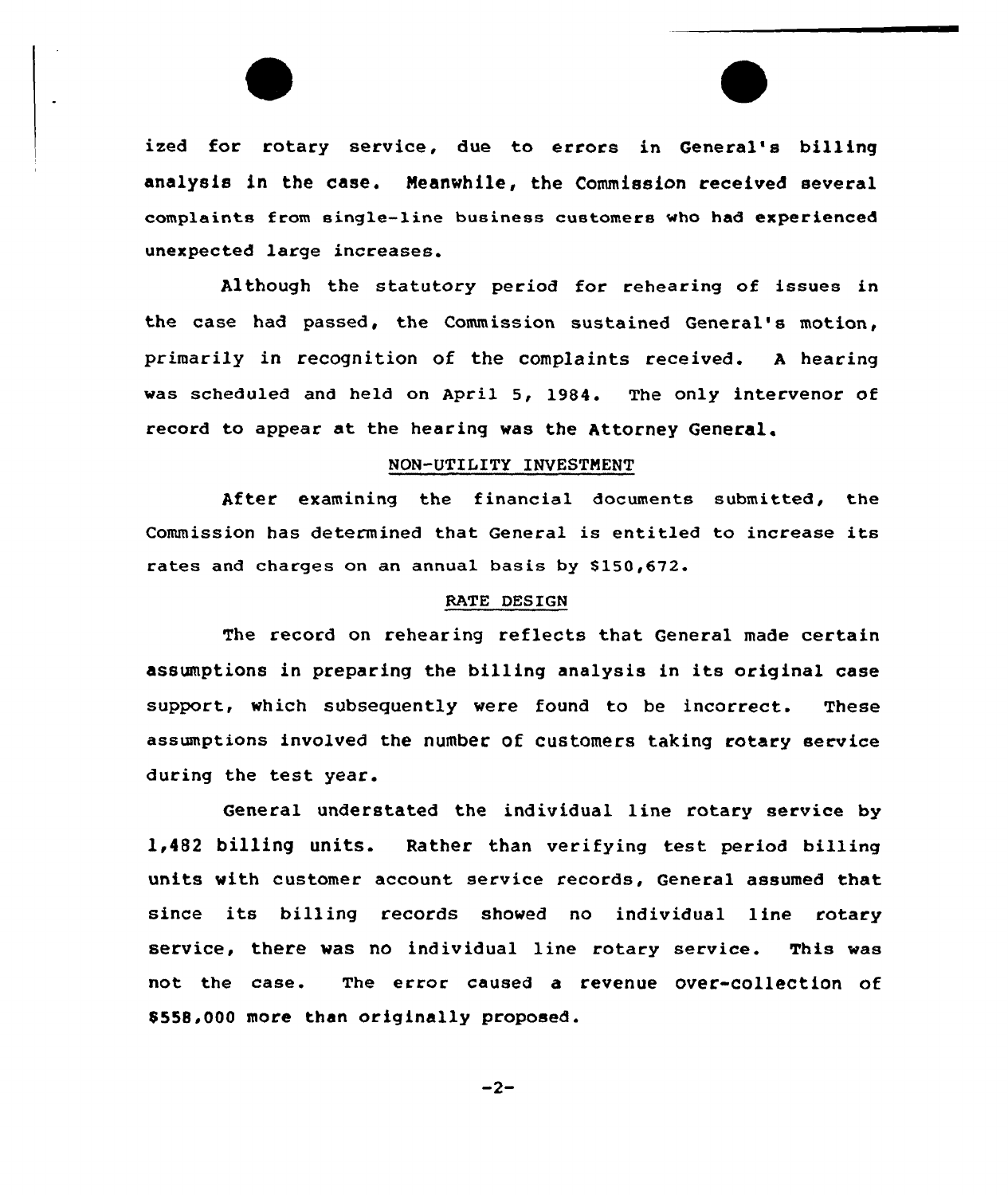

The billing analysis also overstated the key line rotary service by 5,837 billing units. This resulted because General erroneously assumed that all of its key line customers had rotary service. The error caused a revenue under-collection in the amount of \$1,948,000.

The net revenue shortfall as a result of the billing analysis errors in this case is \$1,390,000. General has proposed to recover the revenue shortfall by charging the same for all key lines, vhether or not the line has rotary service, and to phase-in the individual line rotary service rate over a 12-month period in order to minimize the impact on individual line customers who have not been billed for rotary service in the past.

In the case, General proposed and the Commission approved a disaggregation of key line and rotary service rates, based on the premise that key line customers vho do not have rotary service should not be charged for rotary service. The Commission is still of this opinion. Therefore, ve vill not accept General's proposal which results in a revenue shortfall.

General also originally proposed and the Commission approved application of rotary service rates to individual line customers, based on the premise that although they had not been charged for rotary service in the past, an individual line customer with rotary service should be charged for rotary service. General nov proposes that this charge be phased in, which vould reduce the offset to the revenue deficiency. Since rotary service is a valuable service, and because of the overall revenue

 $-3-$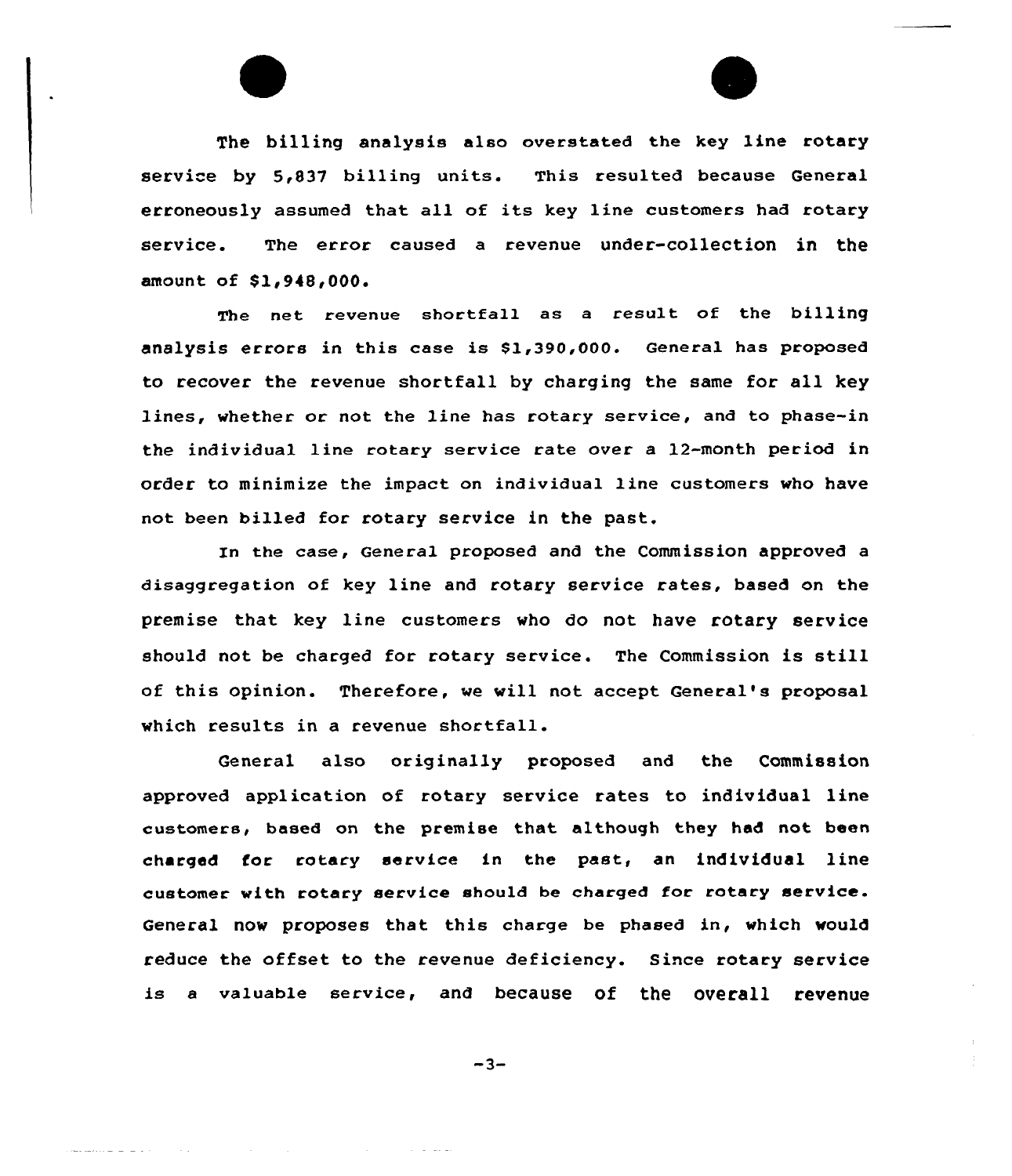deficiency involved, the Commission has not accepted the phase-in proposal.

### ABSORPTION OF REVENUE SHORTFALL

In the preceding sections a total revenue requirement of \$ 1,540,672 has been identified, \$1,390,000 of which is attributable to General's over- and under-collection errors involving rotary charges and key line rates. The Commission was under no obligation to resolve the problems caused by General's errors since they were not included in a timely petition for rehearing. Despite the lateness of the petition and the fact that the mistakes creating the shortfall are General's, the Commission will provide some relief.

In its January 4, 1984, Order, the Commission determined <sup>a</sup> range of returns on equity of 13.25 to 14.25 percent to be fair, just and reasonable, especially recognizing the conservative nature of General's capital structure. The Commission then stated that a return on equity within that range vould allow General to attract capital at reasonable costs and would result in the lowest reasonable cost to the ratepayer. The actual return on common equity selected within the range found fair, just and reasonable was 13.75 percent.

Of the \$1,390,000 revenue shortfall attributable to rotary charges and key line rates, the Commission will grant additional revenues of \$745,882. General is being required to absorb the remainder of the deficiency. In absorbing that sum (\$644,118), General should still have an opportunity to earn <sup>a</sup> return of 13.5 percent on common equity, well within the range found fair, just

 $-4-$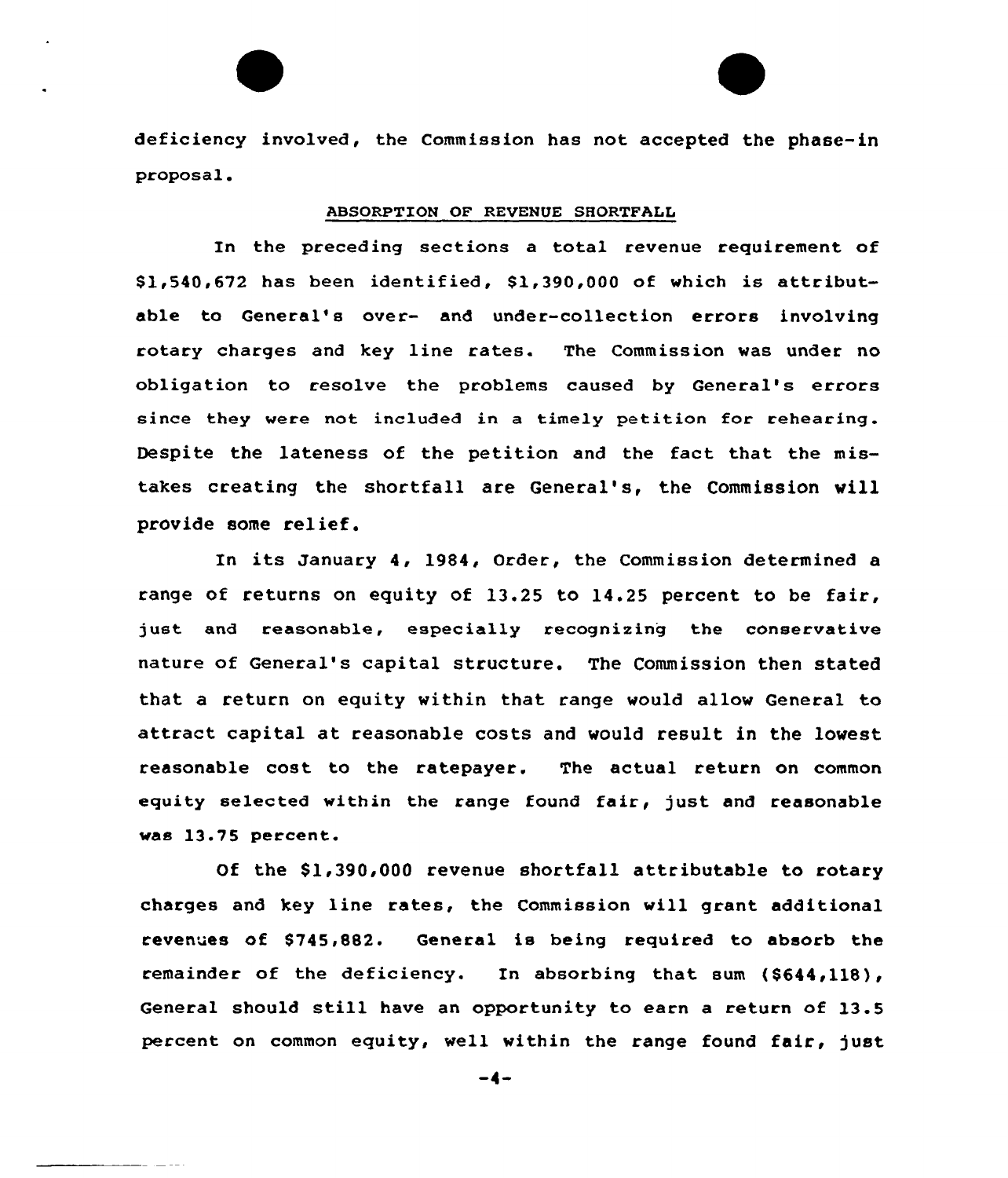and reasonable. According to the Kentucky Supreme Court's opinion in Stephens v. South Central Bell, Ky., 545 S.W.2d 927 (1976) there is a "zone of reasonableness." "By longstanding usage in the field of rate regulation the 'lowest reasonable rate' is one which is not confiscatory in the constitutional sense. $"$ <sup>1</sup> According to the Commission's findings in its January 4, 1984, order, and relevant case law, confiscation would not occur unless a rate of return on common equity is ordered which is less than the low end of the range of returns found reasonable. Thus, the 13.5 percent return now authorized within the specified range is fair, just and reasonable and non-confiscatory. This will result in an increase to basic service rates of \$0.16 to \$0.24 for residential rates and 80»36 to \$0.67 for business rates, which is unfortunately necessary to provide the relief to General found appropriate.

#### FINDINGS AND ORDERS

After having examined the evidence of record and being advised, the Commission is of the opinion and finds that:

l. General recorded non-utility investment carrying charges above the line in miscellaneous revenues consistent with the Commission's Order in Case No. 8258, Application of General Telephone Company of Kentucky for an Order Implementing a Direct Sales Program Relating to its Single Line Telephone Instruments, and is entitled to additional revenue in the amount of \$150,672.

 $<sup>1</sup>$  Bupra., 931.</sup>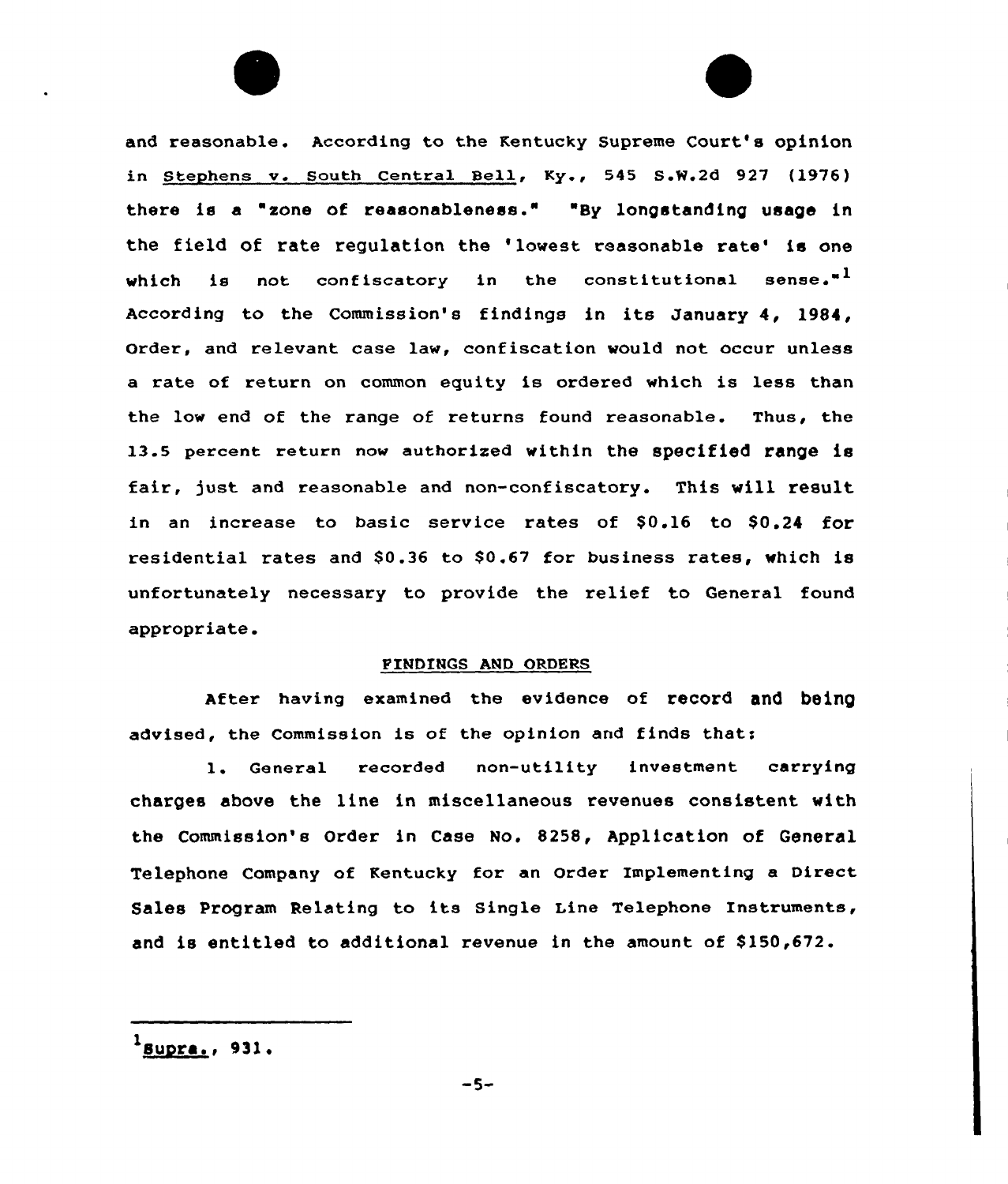

2. General failed to file accurate billing analysis units for rotary and key line service, causing a revenue shortfall of Sl,390,000, 8644,118 of which General should absorb.

3. General should be authorized to increase its rates and charges for telephone service rendered on and after the date of this Order in the amount of \$896,554,<sup>2</sup> as set out in Appendix A.

4. The above-stated action will result in General having the opportunity to earn <sup>a</sup> 13.5 percent return, well within the range of returns previously found fair, just end reasonable.

5. All provisions of the Commission's Order of January 4, 1984, not specifically modified herein should remain in full force and effect.

IT IS THEREFORE ORDERED that the rates end charges in Appendix A are the fair, just and reasonable rates to be charged by General for telephone service rendered on and after the date of المراتيك المتنازع المتعاطي الرازاني this Order.

IT IS FURTHER ORDERED that ell provisions of the Commission's Order of January 4, 1984, not specifically modified herein shall remain in full force and effect.

IT IS FURTHER ORDERED that within 30 days from the date of this Order General shall file revised tariff pages stating the rates and charges approved herein.

 $2$ \$150,672 + \$1,390,000 - \$644,118 = \$896,554.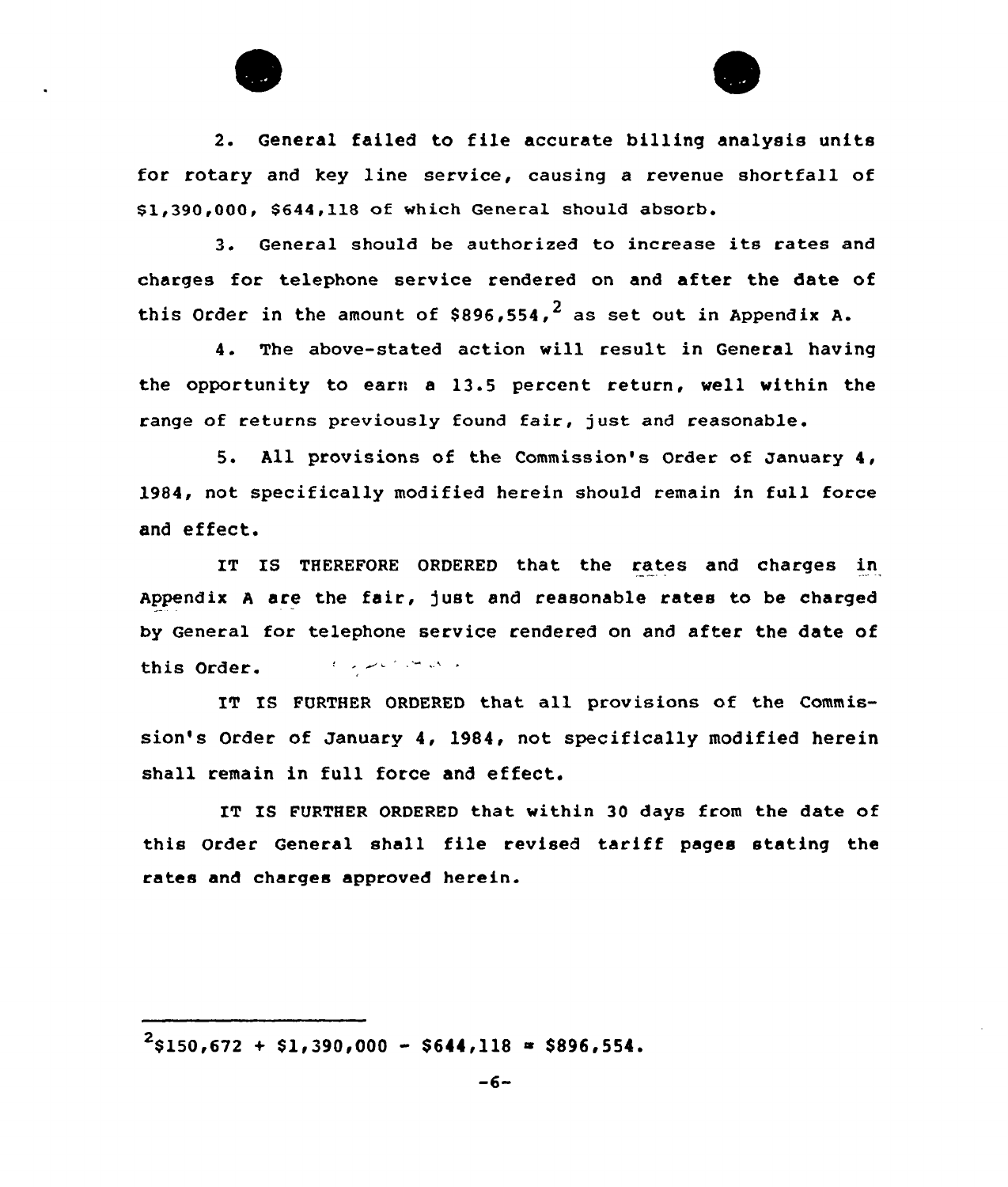

Done at Frankfort, Kentucky, this 8th day of June, 1984.

PUBLIC SERVICE COMMISSION

ruh Chairman  $\sqrt{V}$ ce. Chairman

Commissioner

ATTEST:

**Secretary**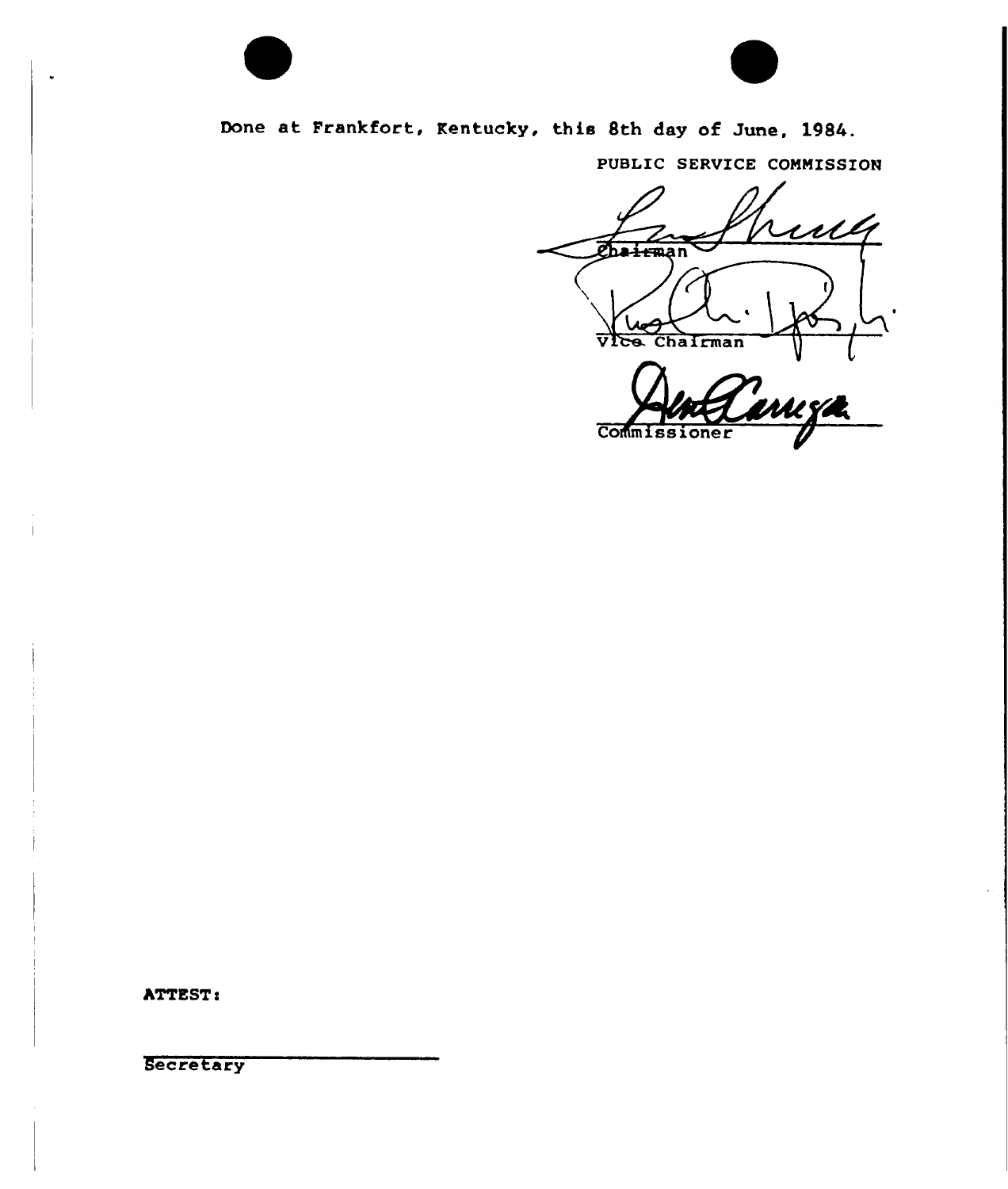

## APPENDIX A

APPENDIX TO AN ORDER OF THE PUBLIC SERIVCE COMMISSION IN CASE NO. 8859 DATED JUNE 8, 1984

The following rates and charges are prescribed for customers in the area served by General Telephone Company of Kentucky. All other rates and charges not specifically mentioned herein shall remain the same as those in effect under authority of the Commission prior to the effective date of this Order.

#### GENERAL CUSTOMER SERVICES TARIFF

S3. BASIC LOCAL EXCHANGE SERVICE

- S3.2 Monthly Exchange Rates
- S3.2.1 Plat Rate Service
	- a. The rate group schedule is applied on the basis of the number of primary stations and PBX access lines within the local calling area, including the primary stations within the same local calling area.

| <b>CLASS AND GRADE</b><br>OF ACCESS SERVICE | RATE GROUP 1<br>$0 - 3,000$ | <b>RATE GROUP 2</b><br>$3,001 - 6,000$ | RATE GROUP 3<br>$6,001-12,000$ |
|---------------------------------------------|-----------------------------|----------------------------------------|--------------------------------|
| <b>BUSINESS LINE</b>                        |                             |                                        |                                |
| One-Party                                   | \$22.26                     | \$23.77                                | \$26.38                        |
| Two-Party                                   | 19.09                       | 20.09                                  | 22.35                          |
| Four and Eight                              |                             |                                        |                                |
| Party                                       | 15.74                       | 16.59                                  | 18.35                          |
| PBX Trunk                                   | 41.18                       | 43.97                                  | 48.80                          |
| Semipublic                                  | 44.52                       | 47.54                                  | 52.76                          |
| RESIDENCE LINE                              |                             |                                        |                                |
| One-Party                                   | 9.98                        | 10.48                                  | 11.23                          |
| Two-Party                                   | 7.98                        | 8.36                                   | 8.98                           |
| Four and Eight<br>Party                     | 7.03                        | 7.33                                   | 7.84                           |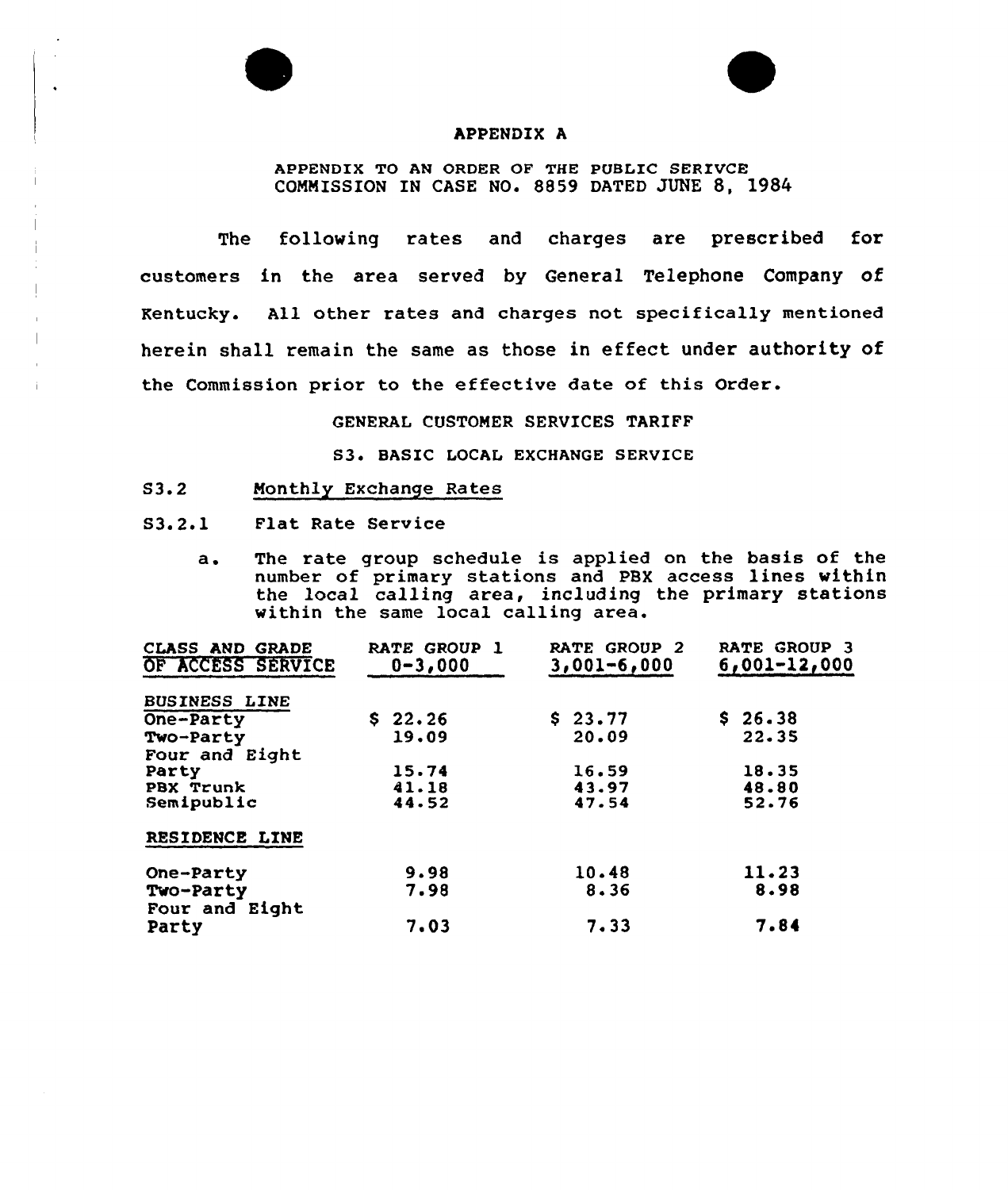



# S3. BASIC LOCAL EXCHANGE SERVICE

| <b>CLASS AND GRADE</b><br>OF ACCESS SERVICE                      | <b>RATE GROUP 4</b><br>$12,001-25,000$ | RATE GROUP 5<br>$25,001 - 50,000$ | RATE GROUP 6<br>$50,001 - 100,000$ |
|------------------------------------------------------------------|----------------------------------------|-----------------------------------|------------------------------------|
| BUSINESS LINE<br>One-Party<br>Two-Party<br>Four and Eight        | \$30.95<br>27.18                       | \$34.03<br>28.34                  | \$37.67<br>32.04                   |
| Party<br>PBX Trunk<br>Semipublic                                 | 22.57<br>57.26<br>61.90                | 23.70<br>62.96<br>68.06           | 26.38<br>69.69<br>75.34            |
| RESIDENCE LINE                                                   |                                        |                                   |                                    |
| One-Party<br>Two-Party<br>Four and Eight                         | 12.27<br>9.83                          | 13.00<br>10.32                    | 14.13<br>11.31                     |
| Party                                                            | 8.70                                   | 8.98                              | 9.89                               |
| <b>CLASS AND GRADE</b><br>OF ACCESS SERVICE                      | RATE GROUP 7<br>100,001-150,000        |                                   |                                    |
| <b>BUSINESS LINE</b><br>One-Party<br>Two-Party<br>Four and Eight | \$41.03<br>34.56                       |                                   |                                    |
| Party<br>PBX Trunk<br>Semipublic                                 | 28.46<br>75.91<br>82.06                |                                   |                                    |
| RESIDENCE LINE                                                   |                                        |                                   |                                    |
| One-Party<br>Two-Party<br>Four and Eight                         | 15.01<br>11.94                         |                                   |                                    |
| Party                                                            | 10.49                                  |                                   |                                    |

The local rates shown above are in addition to the Common Access Line Charge (CALC) shown in Tariff P.S.C. Ky. No. 6.

S3- 7 Rotary Line Service

#### $83.7.2$ Rates

 $\sim 10^{-1}$  .

as The rate for each individua1 rotary line in use is the applicable monthly rate for individual line service, in applicable monthly rate for individual line service, in addition to the following rates for each rotary number. addition to the forrowing rates for each rocally humber. Section S3.